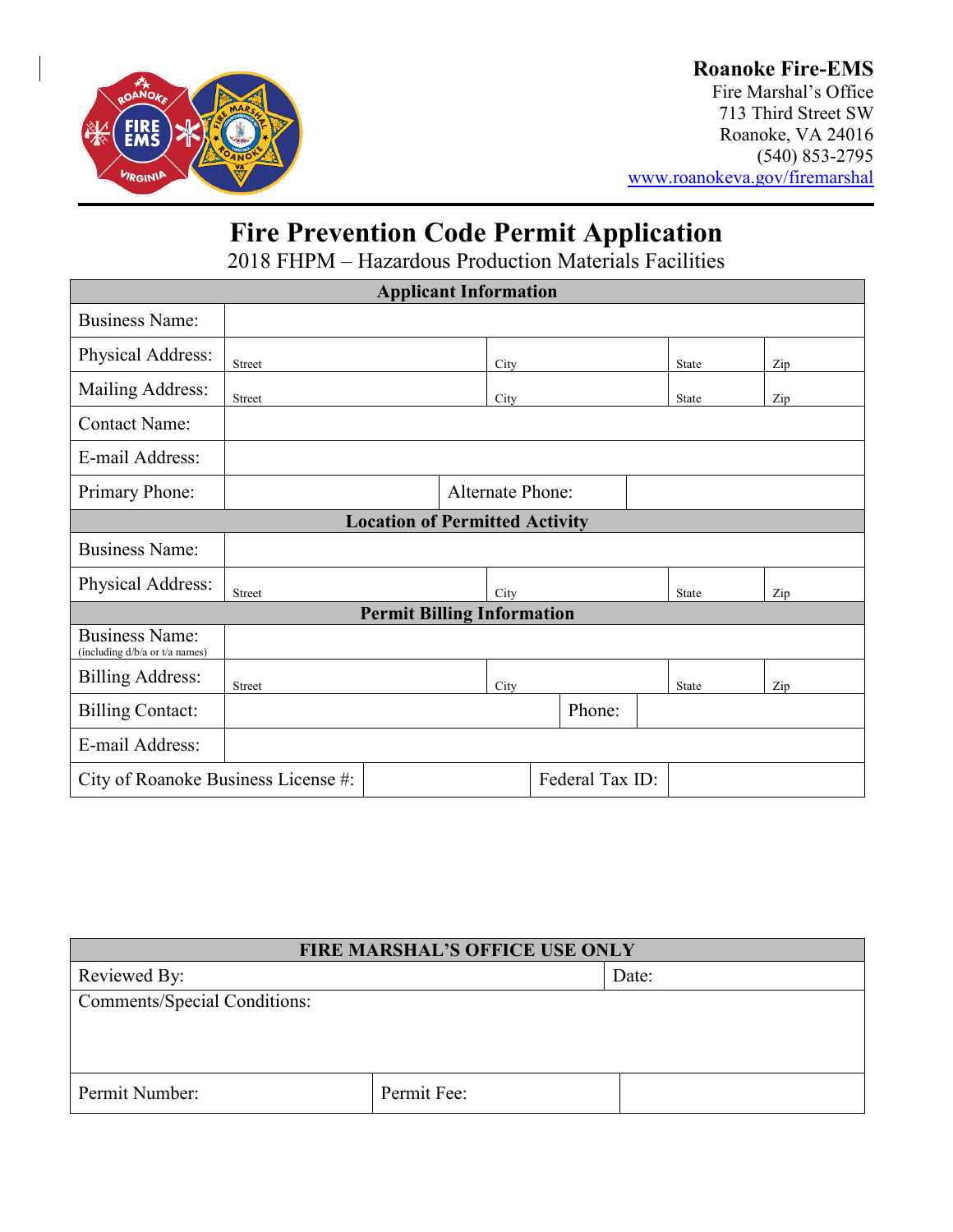### **Application Checklist**

Г

| Review of this permit application requires all of the following to be included:                                                                                                                                                          |
|------------------------------------------------------------------------------------------------------------------------------------------------------------------------------------------------------------------------------------------|
| Completed Fire Prevention Code Permit Application                                                                                                                                                                                        |
| Site Plan/Floor Plan Showing:<br>1. Location of Hazardous Materials<br>2. Indicate whether or not the building is equipped with a fire sprinkler system<br>3. Location of ALL Fire Extinguishers<br>4. Location of ALL Exits or Openings |
| List of Hazardous Materials by Quantities                                                                                                                                                                                                |
| <b>Emergency Contacts</b>                                                                                                                                                                                                                |
| Safety Plan (Must be maintained onsite)                                                                                                                                                                                                  |
| Contingency Spill/Leak Plan                                                                                                                                                                                                              |
| SDS for Hazardous Materials                                                                                                                                                                                                              |
|                                                                                                                                                                                                                                          |
| <b>Circumstances of Application/Description of Work</b>                                                                                                                                                                                  |
|                                                                                                                                                                                                                                          |
|                                                                                                                                                                                                                                          |
|                                                                                                                                                                                                                                          |
|                                                                                                                                                                                                                                          |
|                                                                                                                                                                                                                                          |
|                                                                                                                                                                                                                                          |
|                                                                                                                                                                                                                                          |
|                                                                                                                                                                                                                                          |
|                                                                                                                                                                                                                                          |
|                                                                                                                                                                                                                                          |
|                                                                                                                                                                                                                                          |
|                                                                                                                                                                                                                                          |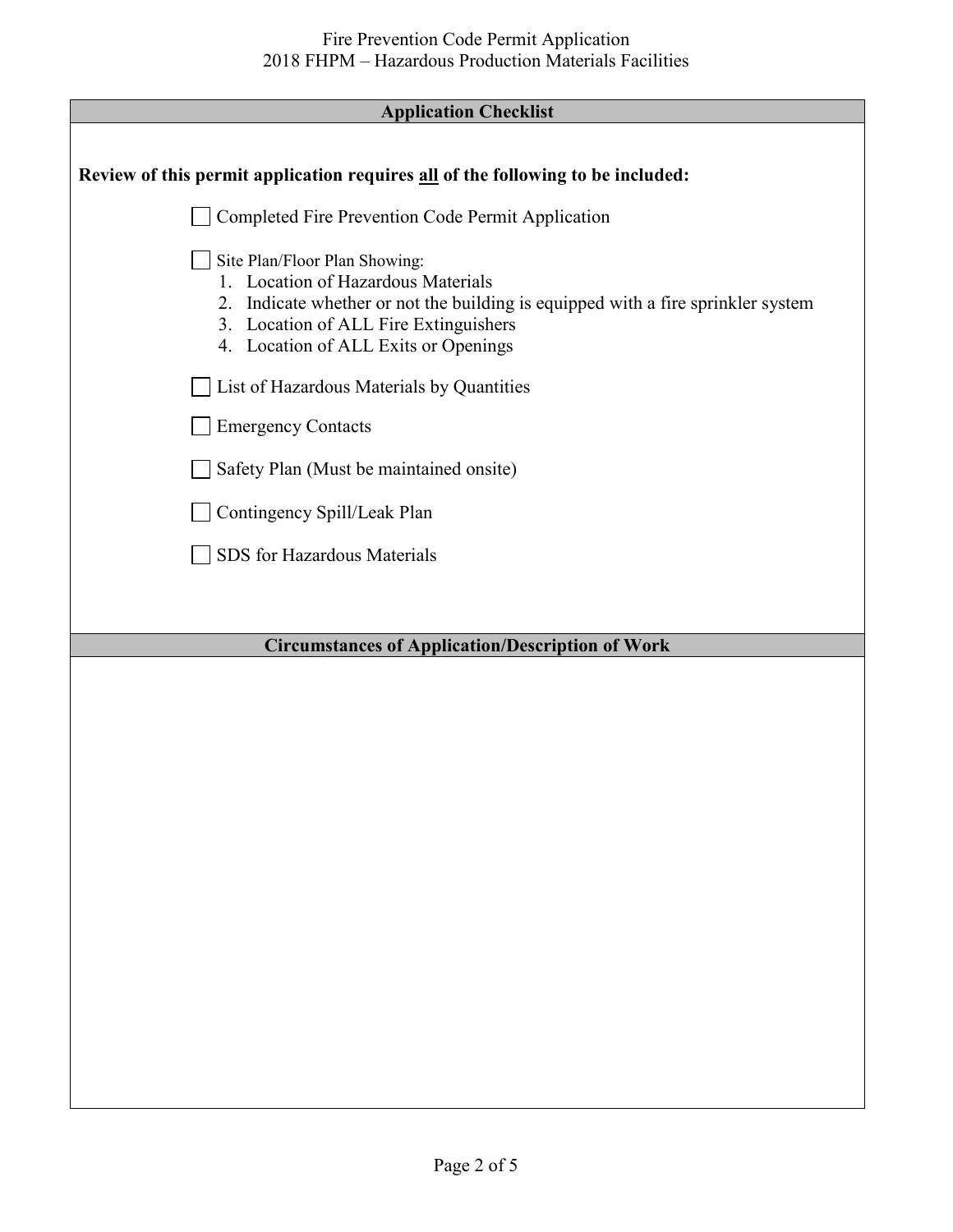#### **Permit General Conditions and Acknowledgements**

The Applicant is required to review the following provisions of the Statewide Fire Prevention Code and its referenced standards. After reviewing each provision, the Applicant must initial each item to acknowledge their review and agreement to comply with the requirement. If the requirement is not applicable to the application, the Applicant is to write N/A in place of their initials.

- All containers of hazardous materials (including carts and trucks) shall be properly stored and marked, plus hazard identification sign at entry to area (NFPA 704).
- Safety Data Sheets (or reliable, quick electronic data) for all hazardous materials there shall be available on site.
- Supply piping and tubing for HPM gases and liquids having a health-hazard ranking of 3 or 4 shall be welded throughout, except for connections located within a ventilation enclosure if the material is a gas, or an approved method of drainage or containment provided for connections if the material is liquid.
- HPM rooms shall comply with the International Building Code.
- Electrical wiring and equipment in fabrication areas shall comply with NFPA 70.
- Hazardous materials shall not be used or stored in corridors or enclosures for stairways and ramps.
- An approved automatic sprinkler system shall be provided in gas cabinets and exhausted enclosures containing HPM compressed gases.
- A continuous gas detection system shall be provided in HPM rooms where gas is used.
- Hazardous materials storage and the maximum quantities of hazardous materials in use and storage allowed in fabrication areas shall be in accordance with sections 2704.2.1 through 2704.2.2.1.
- Record at least quarterly drills of on-site emergency response team(s).
- Trained personnel shall continuously staff an Emergency Control Station, at an approved location outside the fabrication area.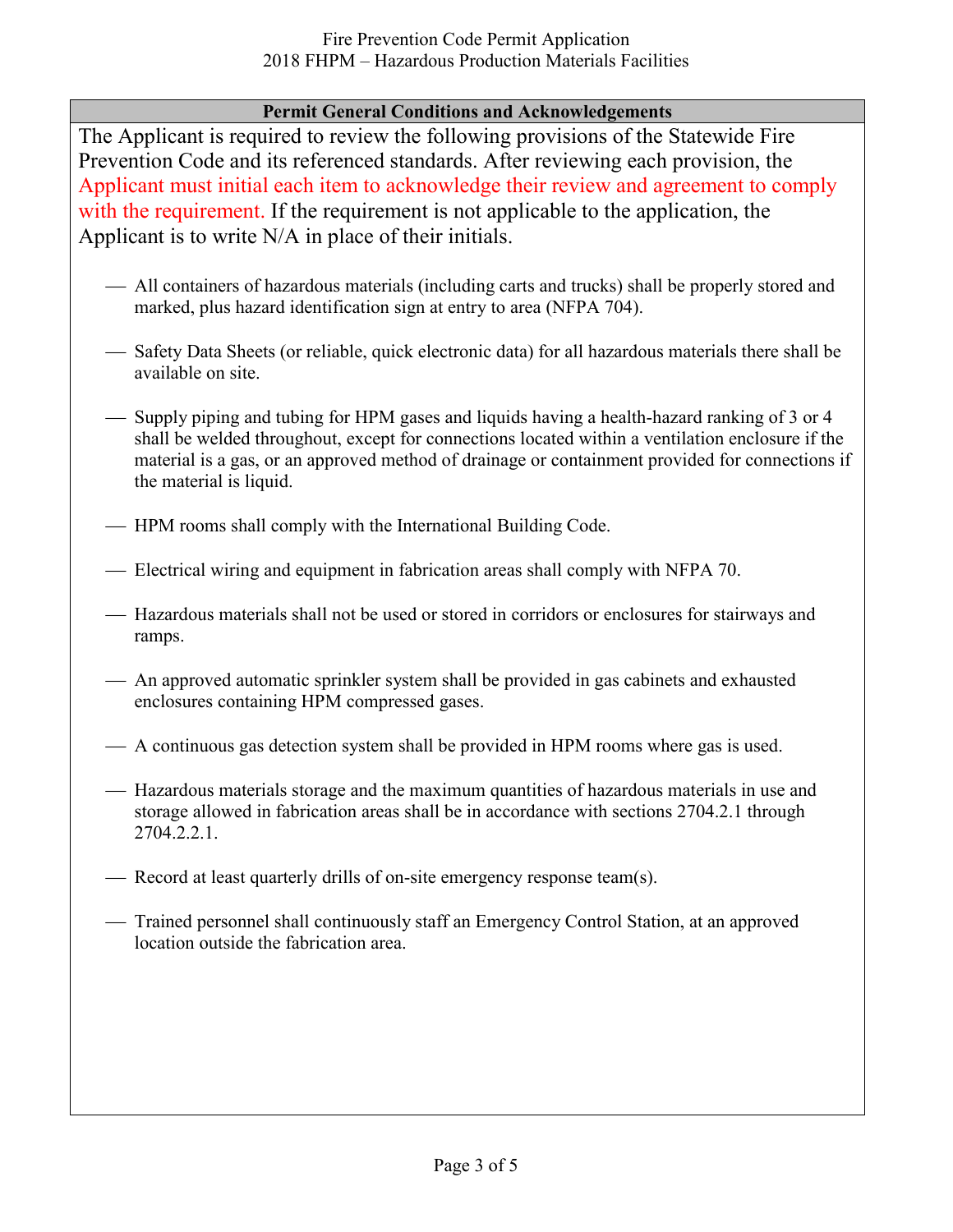#### Fire Prevention Code Permit Application 2018 FHPM – Hazardous Production Materials Facilities

#### **Permit Certification**

By my signature below, I hereby certify that I have read and examined this application and that all of the information contained therein is true and correct. Furthermore, I certify that the proposed operations will fully comply with the requirements contained in The Virginia Statewide Fire Prevention Code and any other related laws and /or Codes. I agree to indemnify, save harmless, and defend the City of Roanoke, its agents and employees, from all claims, damages, costs, expenses, and charges, including attorney's fees, which arise out of or by reason of these operations.

I acknowledge that if a permit is issued based on this application, it shall only be valid with in the building, facility, and/or location listed on this application for the specific date(s) and time(s) for which it is issued.

I acknowledge that approval of this application does not constitute permit issuance. Permit issuance does not occur until the completion of an on-site inspection by the Roanoke Fire Marshal's Office.

I acknowledge and understand that any violations of the Virginia Statewide Fire Prevention Code and/or the requirements of this permit may result in immediate permit suspension or revocation.

I agree to indemnify, save harmless, and defend the City of Roanoke, Virginia and its agents and employees from all claims, damages, costs, expenses, and charges, including attorney's fees, which arise out of or by reason of the activities associated with this permit.

| Name:             |       |  |
|-------------------|-------|--|
| <b>Signature:</b> | Date: |  |